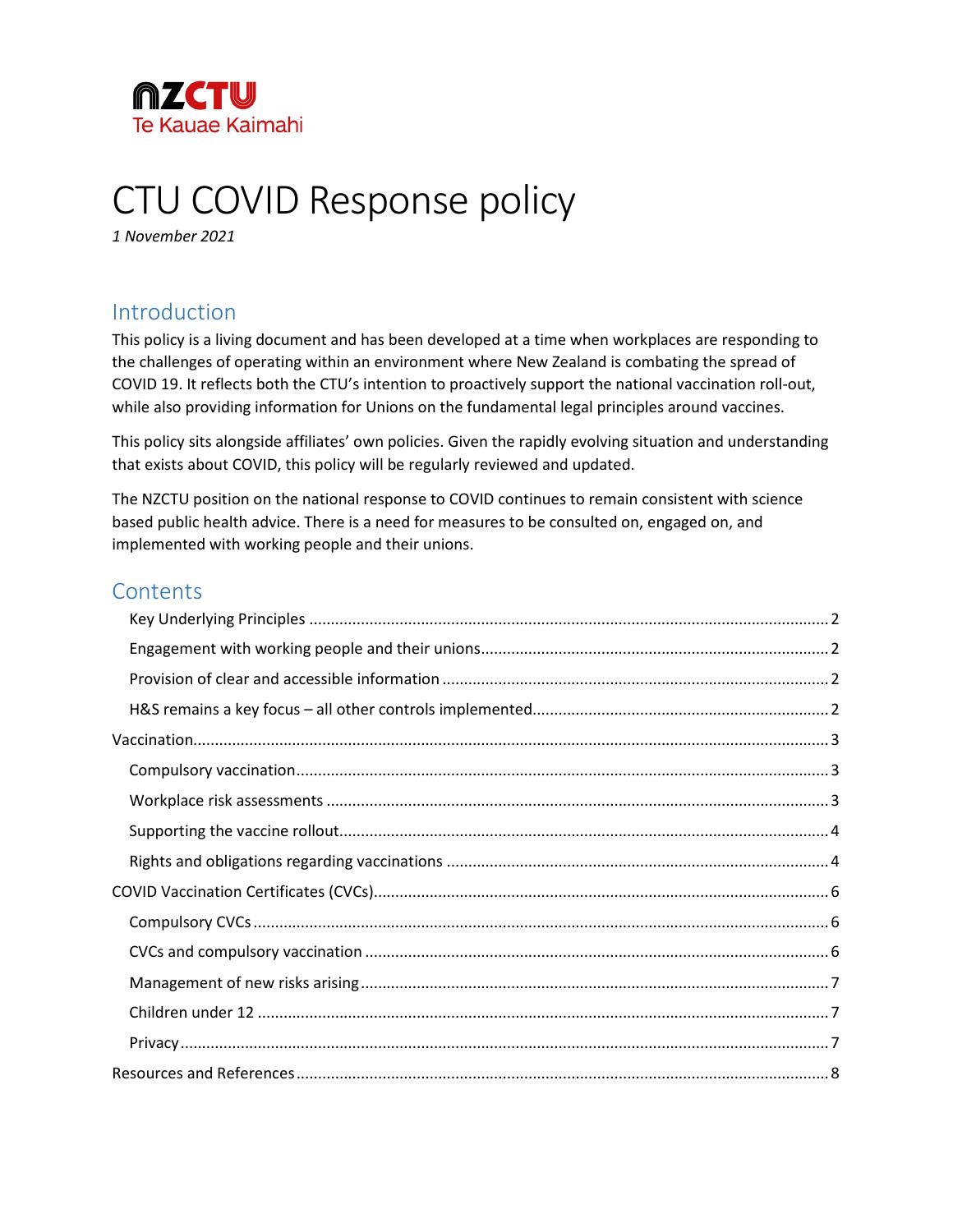# <span id="page-1-0"></span>Key Underlying Principles

# <span id="page-1-1"></span>Engagement with working people and their unions

Workplace engagement plays a pivotal role in ensuring that workplace policies are fair and maximises uptake from the workforce.

The Health and Safety at Work Act requires employers to engage workers and their representatives on any decision that impacts worker health and safety.

In addition, good faith employment obligations to consult with workers on matters that impact their employment apply.

Ensuring a high level of engagement with the workforce and their unions is critically important in ensuring that New Zealand's response efforts are maximised. Workplaces will be critical in minimising the impact of the COVID-19 on our communities and whānau.

# <span id="page-1-2"></span>Provision of clear and accessible information

Unions have a central role to play in ensuring that good quality, clear, and accurate official information is readily available. This includes translated<sup>[1](#page-1-4)</sup> information where appropriate. Unions, workplace health and safety reps (HSRs), and employers should work together to support working people (and their whanau) to develop an accurate understanding of COVID public health information, vaccines, and their efficacy, as well as their workplace processes.

We strongly discourage any individual (employer, employee or otherwise) from sharing or spreading 'anti-vax 'misinformation. There is a list of links at the end of this document to a variety of reliable sources of vaccine information.

# <span id="page-1-3"></span>H&S remains a key focus – all other controls implemented

New Zealand must continue to prioritise the management of COVID and minimising its impact so far as possible. As vaccination rates increase and the response reflects suppression of the virus, it is vital that workplace health and safety remains a key focus to continue to limit the transmission of the virus.

We recognise that the vaccine is the most effective control measure for keeping workplaces safe from COVID-19, but it is not the only one. It is vital that as the vaccine rolls out through workplaces, that proper H&S practices are maintained in the workplace. This includes:

- − Meeting all up-to-date infection prevention controls (IPC)
- − Complying with all public health requirements and guidance
- − Enabling workers who are unwell/ symptomatic to stay away from work and get tested
- − Identifying risks and eliminating, or otherwise controlling them as reasonably practicable
- − Ongoing engagement with working people and their unions on all matters impacting their H&S
- − Ongoing support for mental health needs.

<span id="page-1-4"></span><sup>&</sup>lt;sup>1</sup> Both in plain English and other languages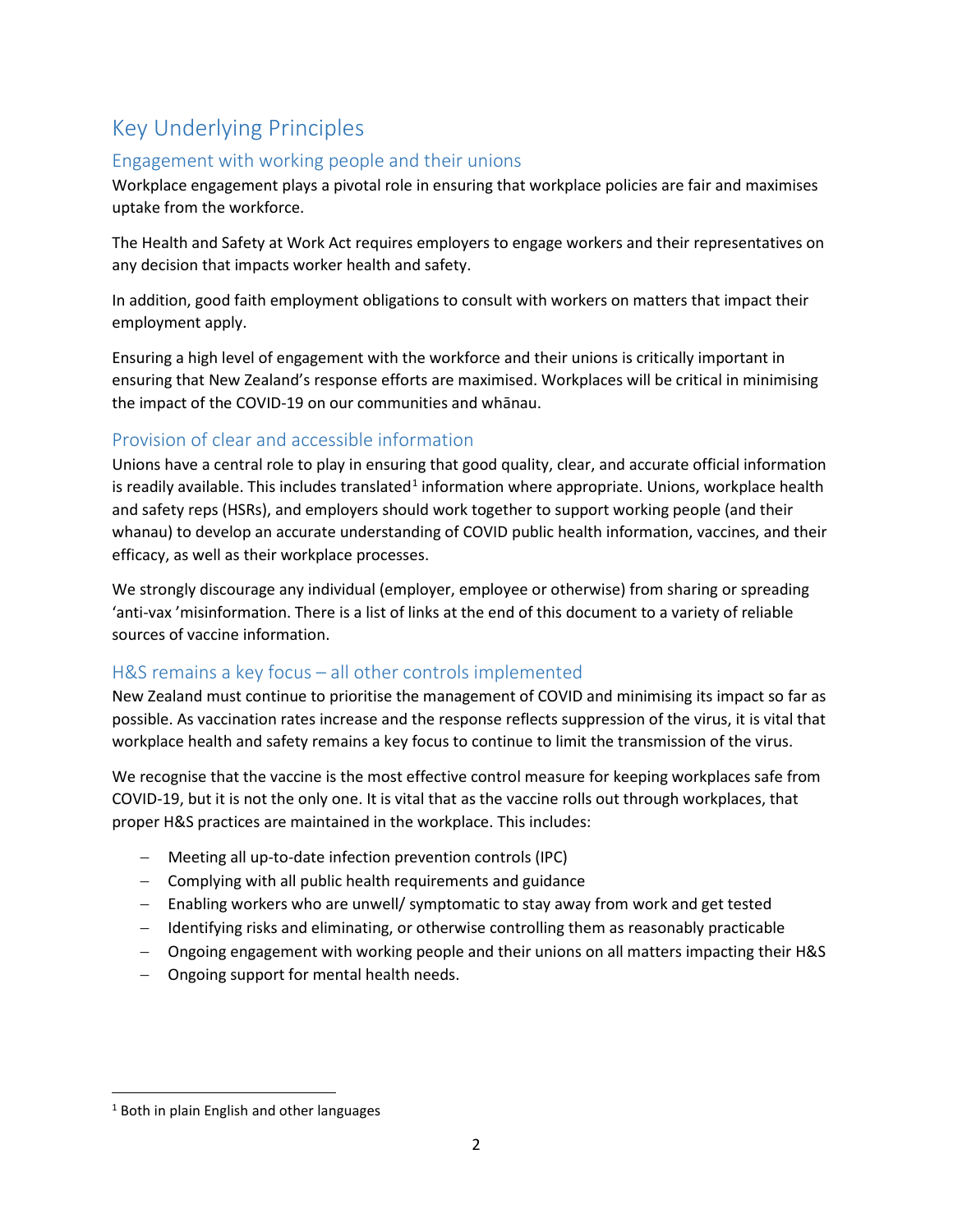# <span id="page-2-0"></span>Vaccination

A workplace policy regarding vaccinations should be aimed at supporting as many people as possible to get vaccinated, as soon as possible.

The CTU proactively supports the national vaccine roll-out and strongly encourages all working people to receive a COVID-19 vaccination who are able to.[2](#page-2-3)

Vaccinations are a key control measure against contracting and transmitting COVID-19 and will contribute significantly to keeping working people and their whanau safe. Vaccination significantly [lessens the impact of the virus.](https://www.health.govt.nz/our-work/diseases-and-conditions/covid-19-novel-coronavirus/covid-19-vaccines/covid-19-vaccine-effectiveness-and-protection)

It is fundamental that the vaccine rollout is built on a supportive high-trust model. Unions and employers need to continue to promote the Government's "educate, expect, support" approach to vaccine uptake.

Workplaces create and connect the bubbles of employees, their whānau, and the wider community so are areas where COVID transmission is of concern.<sup>[3](#page-2-4)</sup> Vaccination is a critical control measure and needs to be properly located within a wider suite of risk management and workplace controls.

Vaccination is not a substitute for all other control measures. All workers need their employers to continue to implement all reasonably practicable control measures and to be compliant with all control measures required through public health orders and other Government sources.

# <span id="page-2-1"></span>Compulsory vaccination

There are currently 2 ways in which vaccines can be made compulsory for workers:

- **Vaccine mandates,** created through public health orders, requiring defined roles in certain sectors to be vaccinated;<sup>[4](#page-2-5)</sup> and
- Through **workplace policy,** for compulsory vaccination, developed in consultation with the workforce and based upon a robust risk assessment process

The CTU supports both the use of public health order mandates where they are based on public health science, and compulsory workplace policies where their introduction is, likewise based in public health science, engaged and consulted on with workers and their unions, their implementation follows a fair process, and, the policy is based upon a robust risk assessment process.

# <span id="page-2-2"></span>Workplace risk assessments

Before a business decides to require that work be undertaken only by a vaccinated worker, the task must be risk assessed. In doing so it must be demonstrated that vaccination for the role is necessary for health and safety reasons.

Where a business has undertaken such a risk assessment with their workforce (and their unions), and the parties agree that the assessment shows there to be a higher risk of workers contracting and/or

<span id="page-2-3"></span> $2$  Noting that those who are medically exempt from the vaccine are very few

<span id="page-2-4"></span><sup>3</sup> https://thespinoff.co.nz/society/31-08-2021/siouxsie-wiles-covid-is-different-this-time-our-level-four-lockdownneeds-to-be-too/

<span id="page-2-5"></span><sup>4</sup> Government mandated CVCs (vaccination certificates) may also come with a requirement for workers in those areas to be vaccinated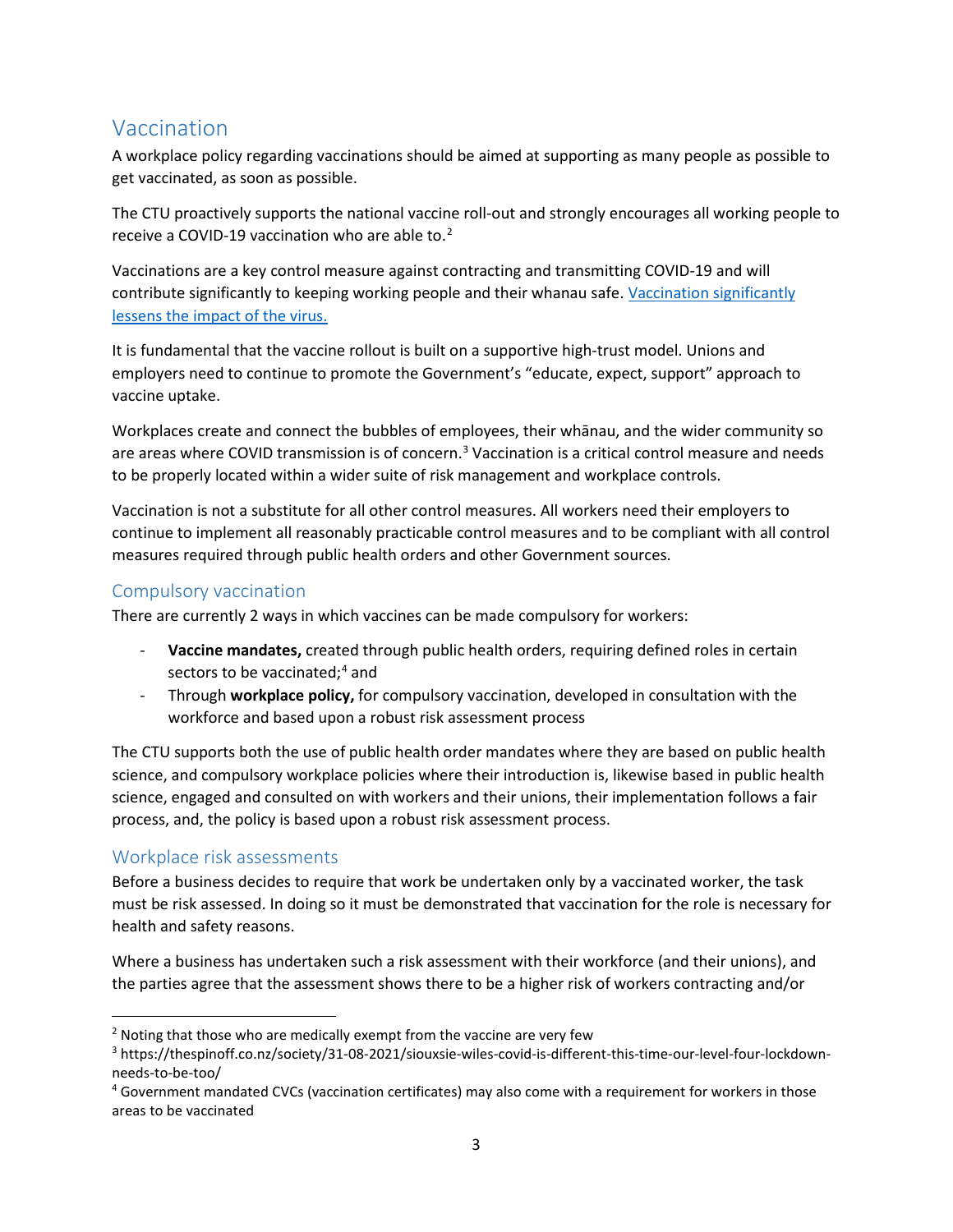transmitting COVID than outside the workplace, it would be acceptable to implement a policy which required certain work tasks to be undertaken by a vaccinated worker.

Note that the risk assessment for whether a compulsory vaccination workplace policy is reasonable is going to be guided by a legislative risk assessment process:

- Compulsory vaccination policies must still be supported with all other reasonably practicable control measures, a full workplace risk assessment will still need to consider all other reasonably practicable controls, whether workers are required to be vaccinated or not.
- Vaccination uptake will also still need to be supported regardless of the outcome of the risk assessment. Voluntary vaccination supported by the expect, educate, support approach is a legitimate control measure.
- Continuous improvement needs to be imbedded into policies.

Requiring vaccination for work should only be considered for work tasks, and never be applied to an employee directly.

# <span id="page-3-0"></span>Supporting the vaccine rollout

#### **Vaccination is easy - Supporting working people to get vaccinated**

To best enable a high vaccination uptake, workplaces need to make it as easy as possible to get vaccinated. That means making it easy to access and receive the vaccine during work hours, this includes the time waiting after receiving the vaccine, and time off for side effects. [5](#page-3-2) All workers need to be able to get released from work, or be vaccinated at work, or transported to a vaccination centre in paid time and returned to work.

If an employee remains apprehensive about getting the vaccine, their concerns should be heard, and where possible addressed through officially sourced information or a funded opportunity to speak with their health provider. Agreed policies on alternative duties or other work (if possible) for those who cannot receive a vaccine or do not wish to receive the vaccine should be established through workplace engagement, agreed with unions

Inappropriate and over-bearing approaches to vaccination may create resistance and ultimately inhibit the overall aim of increasing the vaccination uptake.

# <span id="page-3-1"></span>Rights and obligations regarding vaccinations

#### **Employment Rights are maintained**

Employment rights and protections, and processes remain intact. Workers must be engaged in 'good faith' and all actions taken by the employer must be 'fair and reasonable' these concepts are already well established in law.

If in the extremely unlikely circumstance, an employee cannot be vaccinated due to a health reason,<sup>[6](#page-3-3)</sup> the employer must take all reasonable steps to ensure that the worker is accommodated to continue

<span id="page-3-3"></span><span id="page-3-2"></span><sup>5</sup> Common side effects are mild, in some cases workers may not be comfortable or able to work for a day or so after receiving the vaccine – this should be covered as paid time (special leave) rather than requiring sick leave.<br><sup>6</sup> Noting again that those with medical reasons not to be vaccinated number under 200 nationally.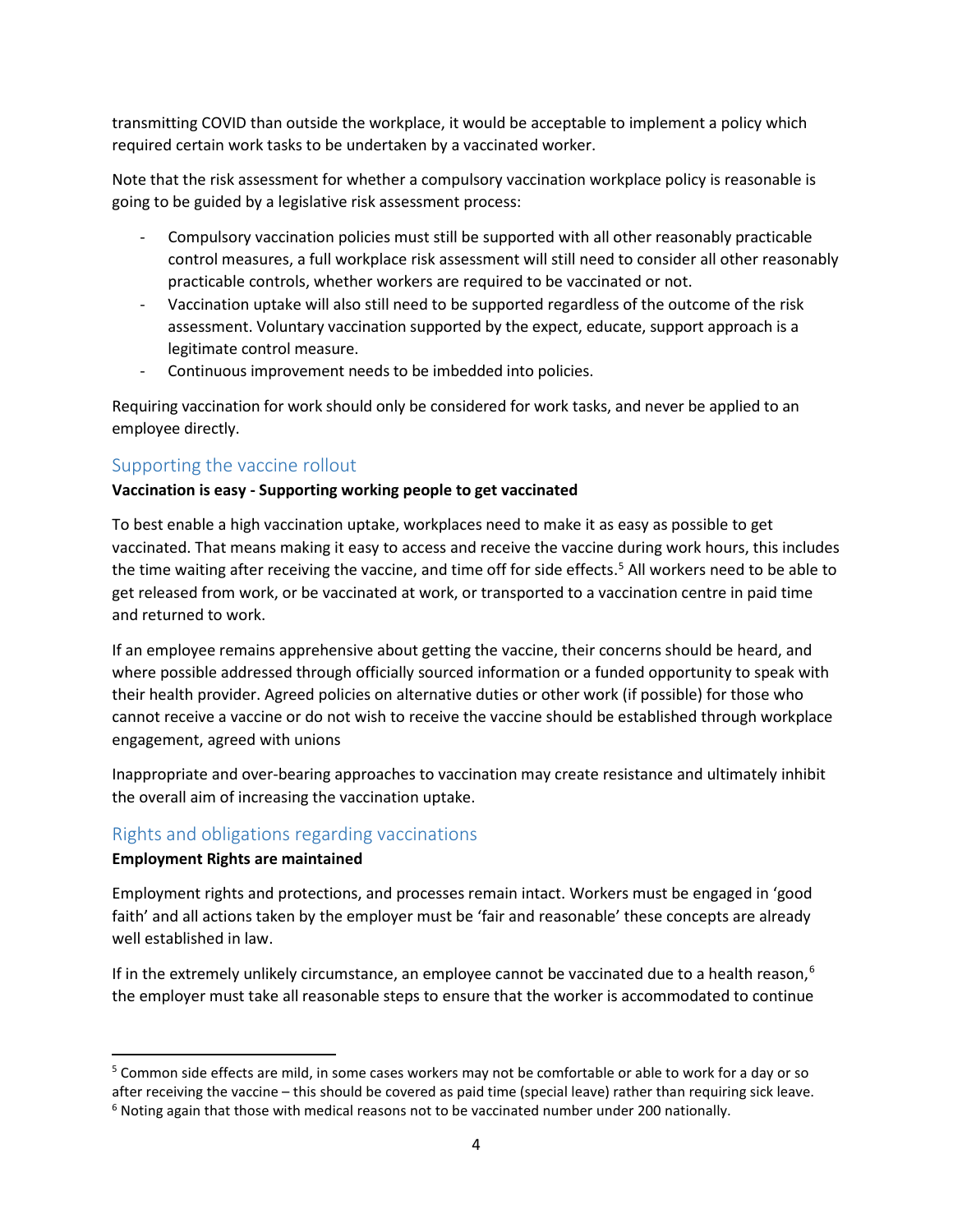working. People who do not have a health-related reason not to be vaccinated but choose not to be vaccinated need to be treated fairly and lawfully.

Ending employment due to a vaccine requirement should not be viewed resulting from fault, and disciplinary actions are not appropriate. These processes need to follow a specific process that is fair, reasonable, and conducted in good faith.

#### **Customer and co-worker concerns**

Customers/clients, co-workers or other service users cannot demand that an employee disclose their vaccination status. Assurances for these groups that workers are safe for work lie with the employer. Employers must not disclose the vaccination status of workers to other parties without explicit approval from the individual.

Any concerns should be considered and addressed through the PCBU's health and safety obligations. Employers also have the obligation to ensure that workers are protected against harassment.

#### **Requirements for new employees**

Some employers may wish to adopt a hiring policy, whereby any job offers made to new employees will be contingent on the applicant's vaccination status.

Having a requirement for new employees to be vaccinated should be supported by a robust risk assessment. Employers have a duty in good faith to consult with existing workers and unions over what work must be carried out by vaccinated workers.<sup>[7](#page-4-0)</sup>

Where the Government has determined specific roles must be vaccinated through the imposition of a Public Health Order. New employees for these roles can be required to show they are vaccinated.

Employers should also consult with workers and unions to ensure that such hiring policies are clear and reflect worker concerns.

#### **Privacy**

Vaccination information is health information held securely on the National Immunization Register; therefore, privacy rights and obligations apply. An employer may require that a worker disclose their vaccination status where there is a legal requirement (i.e., public health order) or where there is a valid health and safety reason.

Workers have the right to privacy with respect to their medical record and may choose not to disclose it. In such situations an employer may reasonably treat the worker as if they are unvaccinated. Any actions taken by an employer must follow proper employment processes and employers should seek legal advice to ensure that workers are treated in a fair and reasonable manner.

COVID Vaccination Certificates (CVCs – see below) will be an easy way to prove vaccination status.

Any vaccination information employers hold must be kept confidential and held securely.

<span id="page-4-0"></span> $7$  The Health and Safety at Work Act 2015 places a particular duty on employers to consult with workers and their representatives.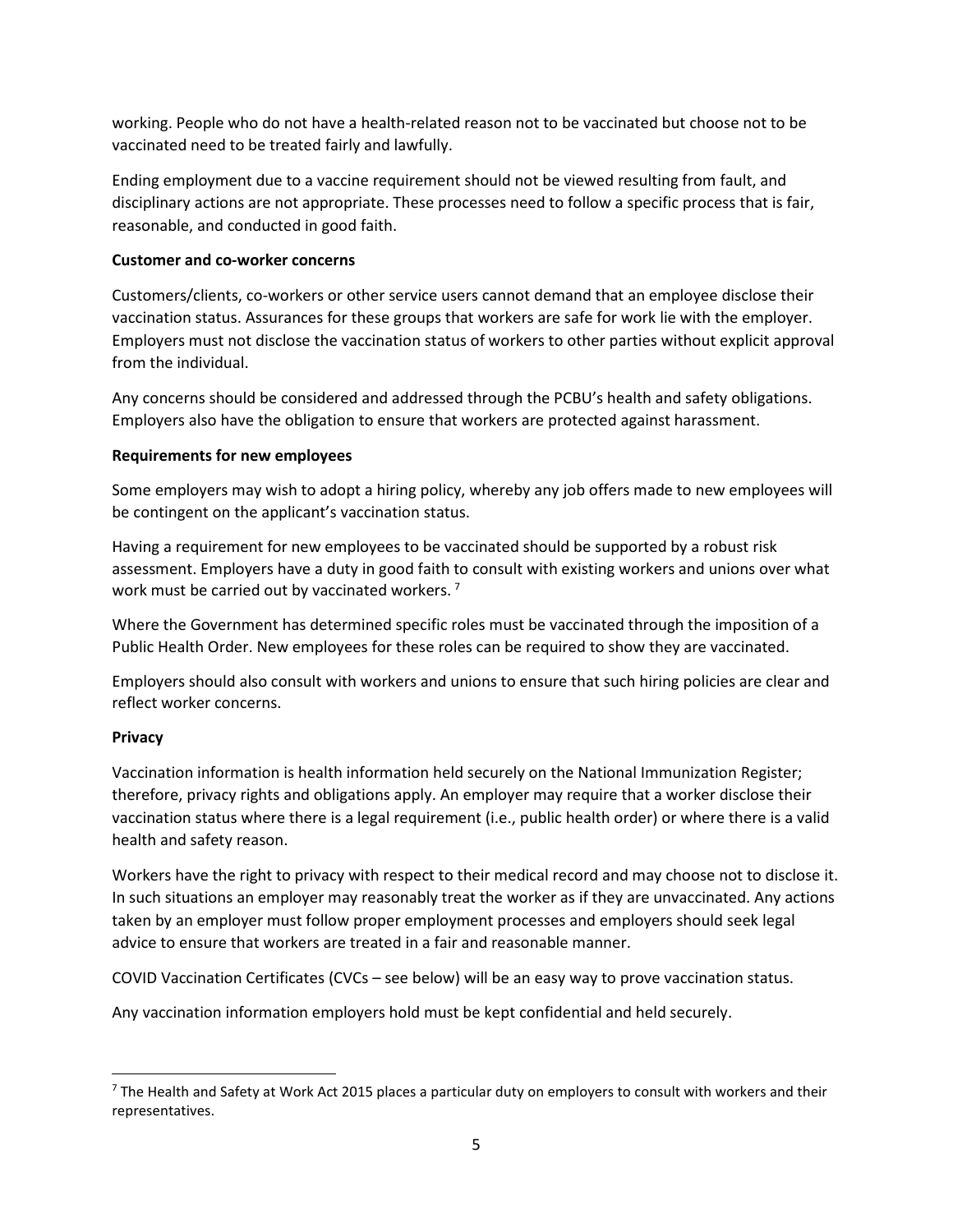# <span id="page-5-0"></span>COVID Vaccination Certificates (CVCs)

At the time of drafting, the specific details about the design of CVCs or their implementation has not been finalised. This section of the policy will be updated as necessary as more information is announced.

In general, the CTU supports the introduction of CVCs, as they become part of New Zealand's COVID response, provided the introduction of CVC's is supported and informed by a science-based approach, and they are brought into place in a complimentary fashion with other measures designed to inhibit the spread of COVID.

Much like the introduction of mandatory vaccination for workplaces, the introduction of vaccine certificates needs to be led by the Government, based on public health guidance and in consultation with unions on implementation. The prioritisation of the educate, expect, support approach to the vaccine needs to be maintained.

It is critical that vaccine certification fits alongside current process requirements as a tool to increase vaccination rates and the safety of workers. CVCs will therefore fit into the wider toolbox of response mechanisms.

CVCs do not remove the requirement for PCBUs to control the risk of COVID so far as is reasonably practicable. Vaccine certification will become one of many controls and is not in itself a means for businesses to be meeting their H&S obligations.

Workers and their unions must be engaged on decisions to implement CVCs for the workforce as well as on their implementation.

Individual workplaces should be guided by tripartite sector guidance to provide detail on the relevant risk profiles and circumstances of the industry.

# <span id="page-5-1"></span>Compulsory CVCs

Much like compulsory vaccination, compulsory CVCs can be introduced in two ways:

- 1. A government mandate (i.e. Public Health Order); or
- 2. Through developed workplace policy based on a robust risk-based assessment

Unions expect an appropriate level of consultation in the pre and post decision process for the creation of mandates. Where these mandates are based on good science and public health, they will be supported.

Likewise, where workplace policy is developed in consultation and engagement with unions and based on public health guidance and robust risk assessment processes – their implementation will be supported.

# <span id="page-5-2"></span>CVCs and compulsory vaccination

At this point we do not know exactly the form of CVCs, nor how they and compulsory vaccination will be integrated. Government mandated CVC's may simply require all people in some industries to visit worksites – whether they are owners, customers, or workers.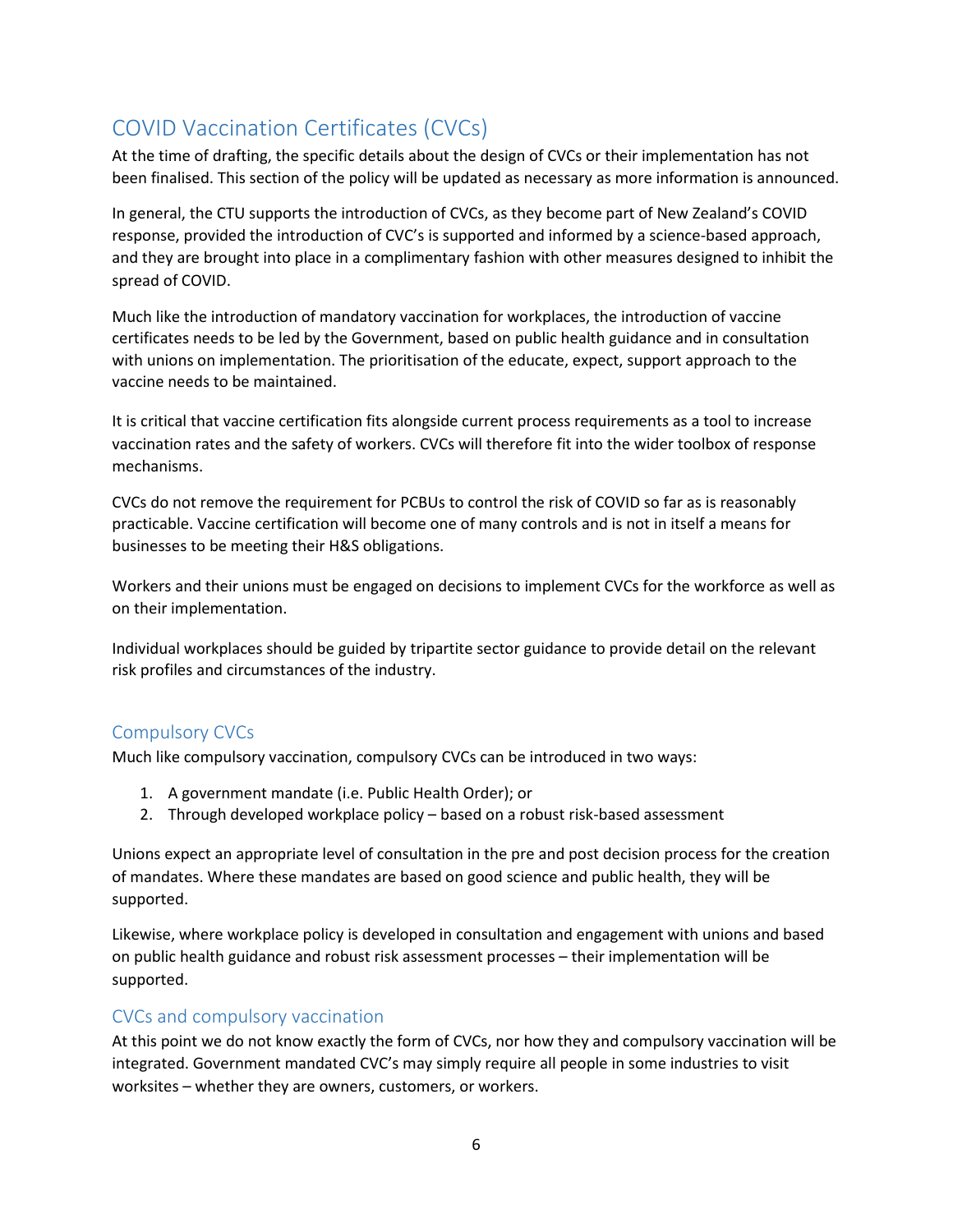However, we should be cautious about expecting workplace policies for the introduction for CVCs for members of the public to visit a workplace simply translating to an automatic compulsory vaccination policy for workers at those sites or not.

In most cases it will probably be appropriate that workplaces requiring the public to hold CVCs should also require staff to be vaccinated, but that should be properly considered and not automatically determined as one and the same thing. The same goes for workplaces that are excluded from CVC's, such as public services and essential services, where again proper consideration is required separate from any CVC mandate covering public access to the workplace.

The CVC itself will be a useful mechanism for proving to an employer where a vaccination mandate is in place, though not necessarily the only option.

Where workplace mandates for vaccinations and/or CVCs are a result of a workplace risk assessment, the usual requirements for employers to engage with staff, and proper process must be followed. This includes questions such as defining the parameters of vaccine certification, what are the processes for workers who do not meet the requirements and what are the processes for the business to undertake CVC scanning (and deny entry).

### <span id="page-6-0"></span>Management of new risks arising

At the time of writing, no decision on the enforcement of entry requirements of CVCs have been announced. When they are introduced, PCBUs must protect workers who will be required to enforce CVCs. Experience has shown that staff can be put at danger with mask mandates and trace app scanning in workplaces from disgruntled members of the public.

It is important that workers are assured that their health and safety is protected in the enforcement of CVCs.

# <span id="page-6-1"></span>Children under 12

Currently the vaccine has not been approved for children under 12. This is a significant population of the country. Because of this it appears that there will be no barring of under 12s for any event/ workplace that will require vaccine certification. This means a significant virus vector will still be present in these workplaces, regardless of the CVC, and is therefore another reason why workplaces will still need to control the risk of COVID and transmission so far as reasonably practicable.

#### <span id="page-6-2"></span>**Privacy**

Ensuring that the CVC process is as simple as possible will also ensure that privacy concerns are mitigated (preferably a binary verified/exempt or not). Workers charged with managing the entry requirements do not themselves need to know the reason for an exemption. This would otherwise risk put those workers in precarious situations both from a health safety and privacy concern viewpoints.